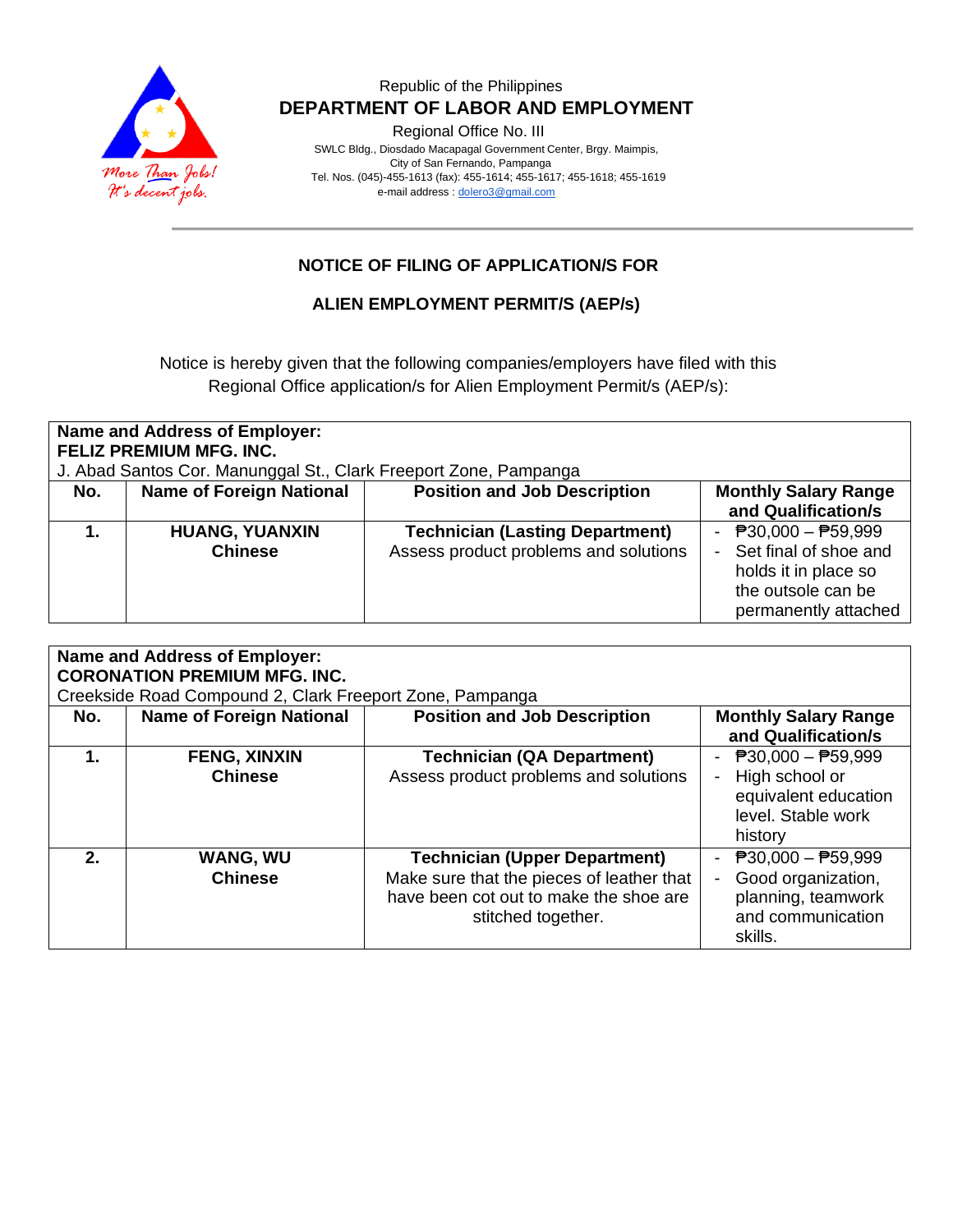

Regional Office No. III

SWLC Bldg., Diosdado Macapagal Government Center, Brgy. Maimpis,

 City of San Fernando, Pampanga Tel. Nos. (045)-455-1613 (fax): 455-1614; 455-1617; 455-1618; 455-1619

e-mail address [: dolero3@gmail.com](mailto:dolero3@gmail.com)

| <b>Name and Address of Employer:</b><br>INTERCONNECTED WEALTH TECHNOLOGY INC.<br>Filinvest Acacia Drive, Filinvest Mimosa Leisure City Clark, CFZP |                                 |                                                |                                                                                                                |
|----------------------------------------------------------------------------------------------------------------------------------------------------|---------------------------------|------------------------------------------------|----------------------------------------------------------------------------------------------------------------|
| No.                                                                                                                                                | <b>Name of Foreign National</b> | <b>Position and Job Description</b>            | <b>Monthly Salary Range</b><br>and Qualification/s                                                             |
|                                                                                                                                                    | <b>CHO, JUHYEONG</b><br>Korean  | <b>Customer Service Operator</b><br><b>BPO</b> | - $P30,000 - P59,999$<br>- Preferably fluent in<br>English, and willing to<br>be located in Clark,<br>Pampanga |

| <b>Name and Address of Employer:</b> |                                                                                                        |                                                                                                                                                                                                 |                                                                                                                                                       |  |  |
|--------------------------------------|--------------------------------------------------------------------------------------------------------|-------------------------------------------------------------------------------------------------------------------------------------------------------------------------------------------------|-------------------------------------------------------------------------------------------------------------------------------------------------------|--|--|
|                                      | <b>CGC TECHNOLOGIES INC.</b><br>Bldg. 1 & 2 Sunvalley Business Hub, T309 Jose Abad Santos Avenue, CFZP |                                                                                                                                                                                                 |                                                                                                                                                       |  |  |
| No.                                  | <b>Name of Foreign National</b>                                                                        | <b>Position and Job Description</b>                                                                                                                                                             | <b>Monthly Salary Range</b><br>and Qualification/s                                                                                                    |  |  |
| 1.                                   | <b>DANG KIM TAN</b><br><b>Vietnamese</b>                                                               | <b>Customer Service Representative</b><br>Interacting with customers to provide<br>information in response to inquiries.<br>Analyzing customer problems, handling,<br>and resolving complaints. | $\overline{P}30,000 - \overline{P}59,999$<br>Fluent in Mandarin<br>Language<br>Ability to understand<br>and grasp basic<br>customer service<br>skills |  |  |
| 2.                                   | TANG, QI<br><b>Chinese</b>                                                                             | <b>Customer Service Representative</b><br>Interacting with customers to provide<br>information in response to inquiries.<br>Analyzing customer problems, handling,<br>and resolving complaints. | - $P30,000 - P59,999$<br><b>Fluent in Mandarin</b><br>Language<br>Ability to understand<br>and grasp basic<br>customer service<br>skills              |  |  |
| 3.                                   | <b>CHENG, RUI</b><br><b>Chinese</b>                                                                    | <b>Customer Service Representative</b><br>Interacting with customers to provide<br>information in response to inquiries.<br>Analyzing customer problems, handling,<br>and resolving complaints. | $\overline{P}30,000 - \overline{P}59,999$<br>Fluent in Mandarin<br>Language<br>Ability to understand<br>and grasp basic<br>customer service<br>skills |  |  |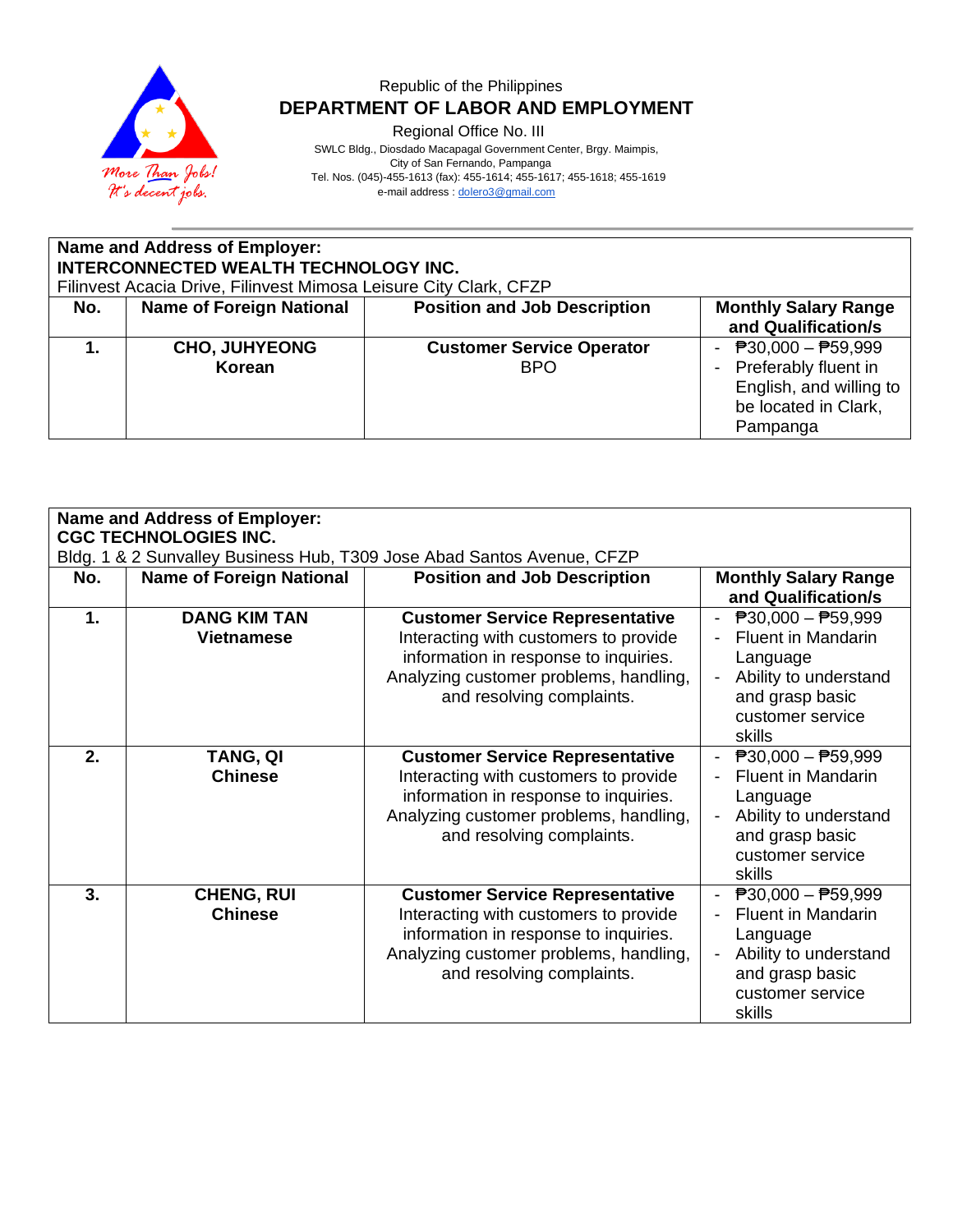

Regional Office No. III

| 4.<br>5. | LIU, BOCHENG<br><b>Chinese</b><br><b>DO DUC ANH</b> | <b>Customer Service Representative</b><br>Interacting with customers to provide<br>information in response to inquiries.<br>Analyzing customer problems, handling,<br>and resolving complaints.<br><b>Customer Service Representative</b> | $\overline{P}30,000 - \overline{P}59,999$<br><b>Fluent in Mandarin</b><br>Language<br>Ability to understand<br>$\blacksquare$<br>and grasp basic<br>customer service<br>skills<br>$\overline{P}30,000 - \overline{P}59,999$ |
|----------|-----------------------------------------------------|-------------------------------------------------------------------------------------------------------------------------------------------------------------------------------------------------------------------------------------------|-----------------------------------------------------------------------------------------------------------------------------------------------------------------------------------------------------------------------------|
|          | <b>Vietnamese</b>                                   | Interacting with customers to provide<br>information in response to inquiries.<br>Analyzing customer problems, handling,<br>and resolving complaints.                                                                                     | <b>Fluent in Mandarin</b><br>Language<br>Ability to understand<br>$\overline{\phantom{0}}$<br>and grasp basic<br>customer service<br>skills                                                                                 |
| 6.       | <b>LING WAI SENG</b><br><b>Malaysian</b>            | <b>Customer Service Representative</b><br>Interacting with customers to provide<br>information in response to inquiries.<br>Analyzing customer problems, handling,<br>and resolving complaints.                                           | $P30,000 - P59,999$<br><b>Fluent in Mandarin</b><br>Language<br>Ability to understand<br>$\overline{\phantom{0}}$<br>and grasp basic<br>customer service<br>skills                                                          |
| 7.       | AN, GUOHAO<br><b>Chinese</b>                        | <b>Customer Service Representative</b><br>Interacting with customers to provide<br>information in response to inquiries.<br>Analyzing customer problems, handling,<br>and resolving complaints.                                           | $\overline{P}30,000 - \overline{P}59,999$<br><b>Fluent in Mandarin</b><br>$\overline{\phantom{a}}$<br>Language<br>Ability to understand<br>$\overline{\phantom{a}}$<br>and grasp basic<br>customer service<br>skills        |
| 8.       | ZHENG, KAI<br><b>Chinese</b>                        | <b>Customer Service Representative</b><br>Interacting with customers to provide<br>information in response to inquiries.<br>Analyzing customer problems, handling,<br>and resolving complaints.                                           | $P30,000 - P59,999$<br><b>Fluent in Mandarin</b><br>Language<br>Ability to understand<br>and grasp basic<br>customer service<br>skills                                                                                      |
| 9.       | XU, ZHONGZHOU<br><b>Chinese</b>                     | <b>Customer Service Representative</b><br>Interacting with customers to provide<br>information in response to inquiries.<br>Analyzing customer problems, handling,<br>and resolving complaints.                                           | $\overline{P}30,000 - \overline{P}59,999$<br><b>Fluent in Mandarin</b><br>Language<br>Ability to understand<br>and grasp basic<br>customer service<br>skills                                                                |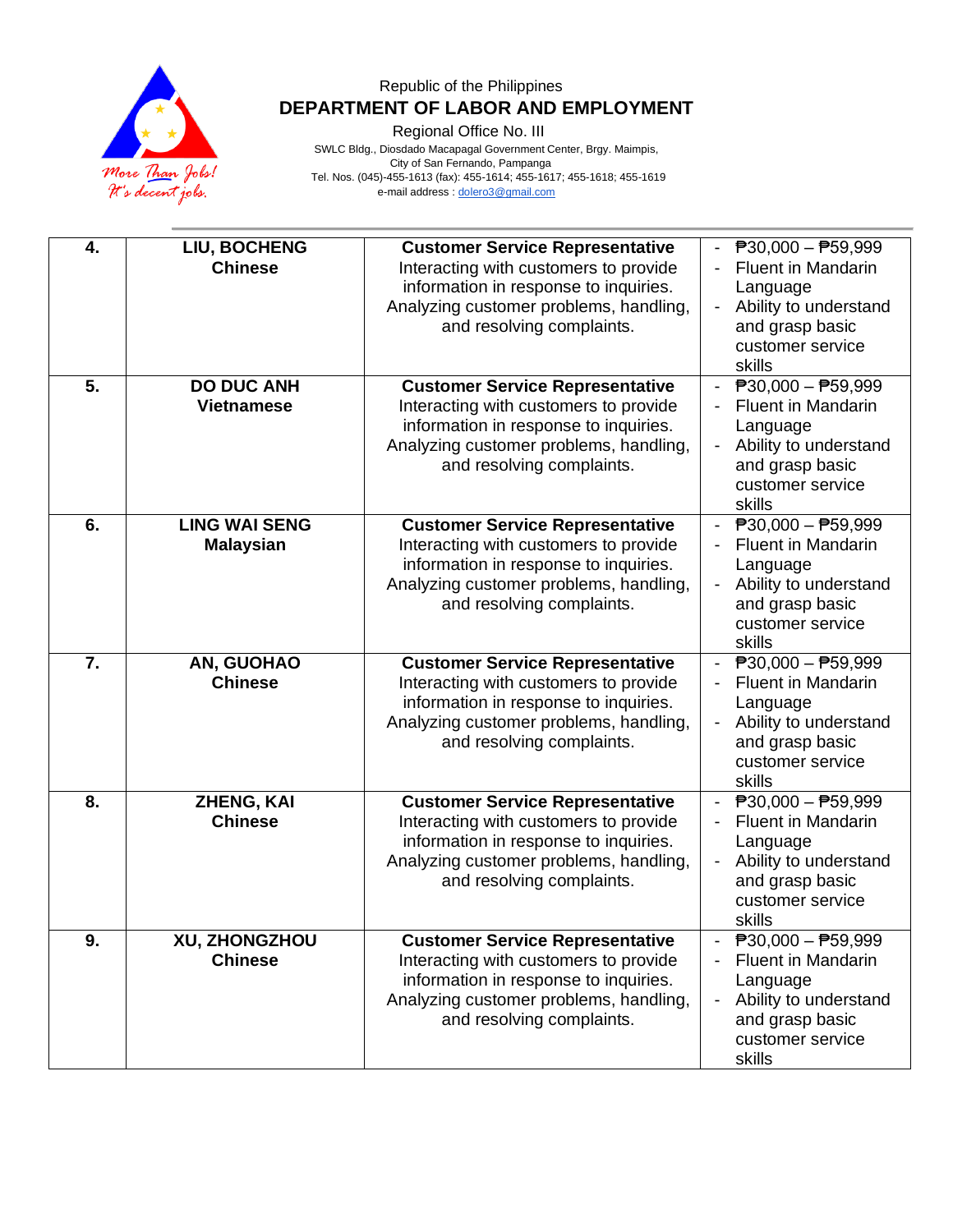

Regional Office No. III

| 10. | <b>YU, YAZHE</b><br><b>Chinese</b>   | <b>Customer Service Representative</b><br>Interacting with customers to provide<br>information in response to inquiries.<br>Analyzing customer problems, handling,<br>and resolving complaints. | $\overline{P}30,000 - \overline{P}59,999$<br><b>Fluent in Mandarin</b><br>Language<br>Ability to understand<br>and grasp basic<br>customer service<br>skills  |
|-----|--------------------------------------|-------------------------------------------------------------------------------------------------------------------------------------------------------------------------------------------------|---------------------------------------------------------------------------------------------------------------------------------------------------------------|
| 11. | YU, ZHIQIANG<br><b>Chinese</b>       | <b>Customer Service Representative</b><br>Interacting with customers to provide<br>information in response to inquiries.<br>Analyzing customer problems, handling,<br>and resolving complaints. | $\overline{P}30,000 - \overline{P}59,999$<br><b>Fluent in Mandarin</b><br>Language<br>Ability to understand<br>and grasp basic<br>customer service<br>skills  |
| 12. | XIAO, JIAMING<br><b>Chinese</b>      | <b>Customer Service Representative</b><br>Interacting with customers to provide<br>information in response to inquiries.<br>Analyzing customer problems, handling,<br>and resolving complaints. | $ \overline{P}30,000 - \overline{P}59,999$<br><b>Fluent in Mandarin</b><br>Language<br>Ability to understand<br>and grasp basic<br>customer service<br>skills |
| 13. | <b>ZHANG, CHAO</b><br><b>Chinese</b> | <b>Customer Service Representative</b><br>Interacting with customers to provide<br>information in response to inquiries.<br>Analyzing customer problems, handling,<br>and resolving complaints. | $\overline{P}30,000 - \overline{P}59,999$<br><b>Fluent in Mandarin</b><br>Language<br>Ability to understand<br>and grasp basic<br>customer service<br>skills  |
| 14. | ZHANG, QIAN<br><b>Chinese</b>        | <b>Customer Service Representative</b><br>Interacting with customers to provide<br>information in response to inquiries.<br>Analyzing customer problems, handling,<br>and resolving complaints. | $P30,000 - P59,999$<br><b>Fluent in Mandarin</b><br>Language<br>Ability to understand<br>and grasp basic<br>customer service<br>skills                        |
| 15. | <b>HSU YI NWE</b><br><b>Myanmar</b>  | <b>Customer Service Representative</b><br>Interacting with customers to provide<br>information in response to inquiries.<br>Analyzing customer problems, handling,<br>and resolving complaints. | $P30,000 - P59,999$<br><b>Fluent in Mandarin</b><br>Language<br>Ability to understand<br>and grasp basic<br>customer service<br>skills                        |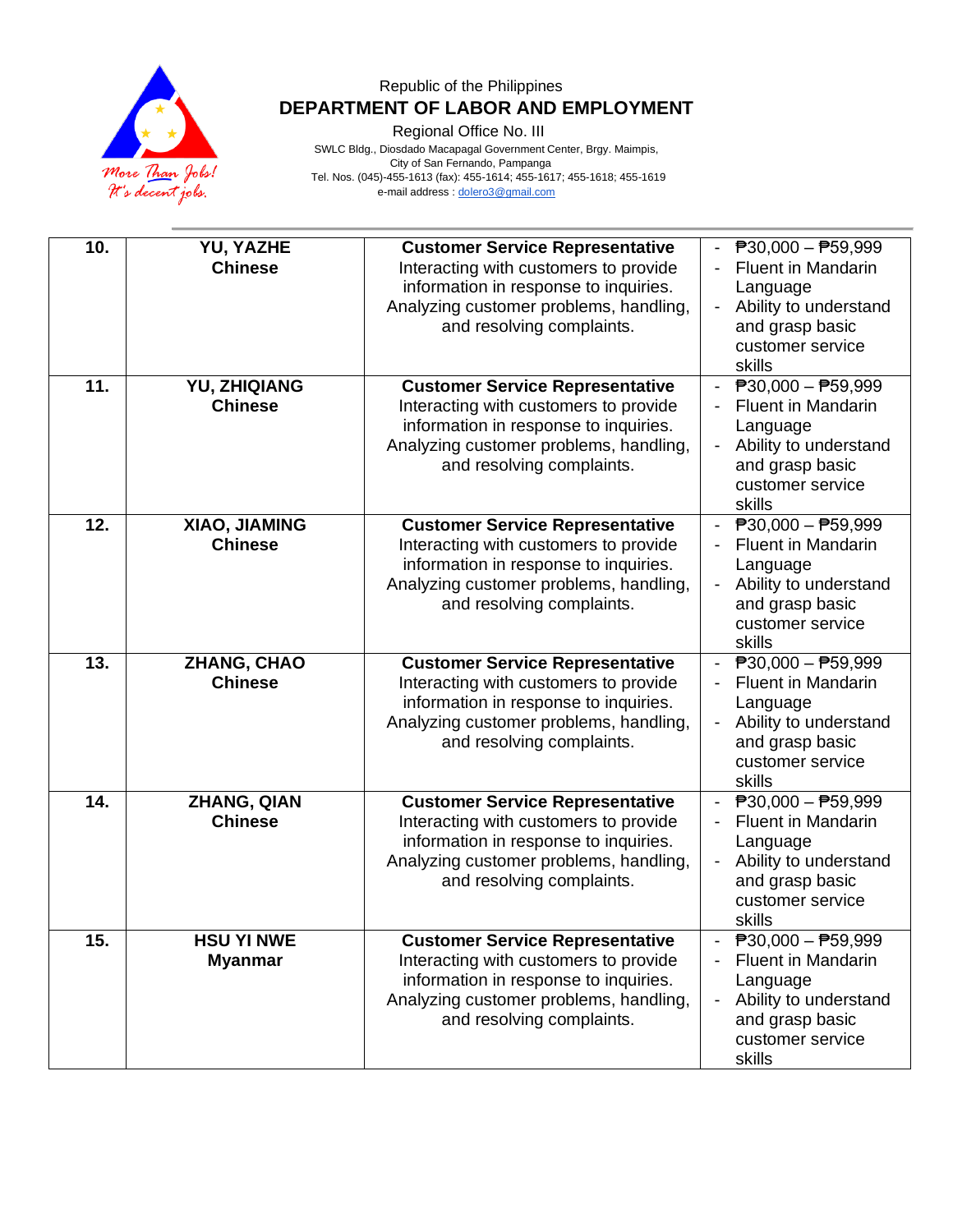

Regional Office No. III

| 16.<br>17. | YANG, CAIFA<br><b>Chinese</b><br><b>ANDREW LEE WEI LOON</b><br><b>Malaysian</b> | <b>Customer Service Representative</b><br>Interacting with customers to provide<br>information in response to inquiries.<br>Analyzing customer problems, handling,<br>and resolving complaints.<br><b>Customer Service Representative</b><br>Interacting with customers to provide<br>information in response to inquiries.<br>Analyzing customer problems, handling,<br>and resolving complaints. | $\overline{P}30,000 - \overline{P}59,999$<br><b>Fluent in Mandarin</b><br>Language<br>Ability to understand<br>$\blacksquare$<br>and grasp basic<br>customer service<br>skills<br>$\overline{P}30,000 - \overline{P}59,999$<br><b>Fluent in Mandarin</b><br>Language<br>Ability to understand<br>$\overline{\phantom{0}}$<br>and grasp basic |
|------------|---------------------------------------------------------------------------------|----------------------------------------------------------------------------------------------------------------------------------------------------------------------------------------------------------------------------------------------------------------------------------------------------------------------------------------------------------------------------------------------------|----------------------------------------------------------------------------------------------------------------------------------------------------------------------------------------------------------------------------------------------------------------------------------------------------------------------------------------------|
| 18.        | <b>POO WAI PIN</b><br><b>Malaysian</b>                                          | <b>Customer Service Representative</b><br>Interacting with customers to provide<br>information in response to inquiries.<br>Analyzing customer problems, handling,                                                                                                                                                                                                                                 | customer service<br>skills<br>$\overline{P}30,000 - \overline{P}59,999$<br><b>Fluent in Mandarin</b><br>Language<br>Ability to understand<br>$\overline{\phantom{a}}$                                                                                                                                                                        |
| 19.        | <b>NGUYEN VAN TUAN</b>                                                          | and resolving complaints.<br><b>Customer Service Representative</b>                                                                                                                                                                                                                                                                                                                                | and grasp basic<br>customer service<br>skills<br>- $P30,000 - P59,999$                                                                                                                                                                                                                                                                       |
|            | <b>Vietnamese</b>                                                               | Interacting with customers to provide<br>information in response to inquiries.<br>Analyzing customer problems, handling,<br>and resolving complaints.                                                                                                                                                                                                                                              | <b>Fluent in Mandarin</b><br>Language<br>Ability to understand<br>and grasp basic<br>customer service<br>skills                                                                                                                                                                                                                              |
| 20.        | <b>VU MINH CHIEN</b><br><b>Vietnamese</b>                                       | <b>Customer Service Representative</b><br>Interacting with customers to provide<br>information in response to inquiries.<br>Analyzing customer problems, handling,<br>and resolving complaints.                                                                                                                                                                                                    | $\overline{P}30,000 - P59,999$<br><b>Fluent in Mandarin</b><br>Language<br>Ability to understand<br>and grasp basic<br>customer service<br>skills                                                                                                                                                                                            |
| 21.        | YANG, GUOCHUN<br><b>Chinese</b>                                                 | <b>Customer Service Representative</b><br>Interacting with customers to provide<br>information in response to inquiries.<br>Analyzing customer problems, handling,<br>and resolving complaints.                                                                                                                                                                                                    | $\overline{P}30,000 - \overline{P}59,999$<br><b>Fluent in Mandarin</b><br>Language<br>Ability to understand<br>and grasp basic<br>customer service<br>skills                                                                                                                                                                                 |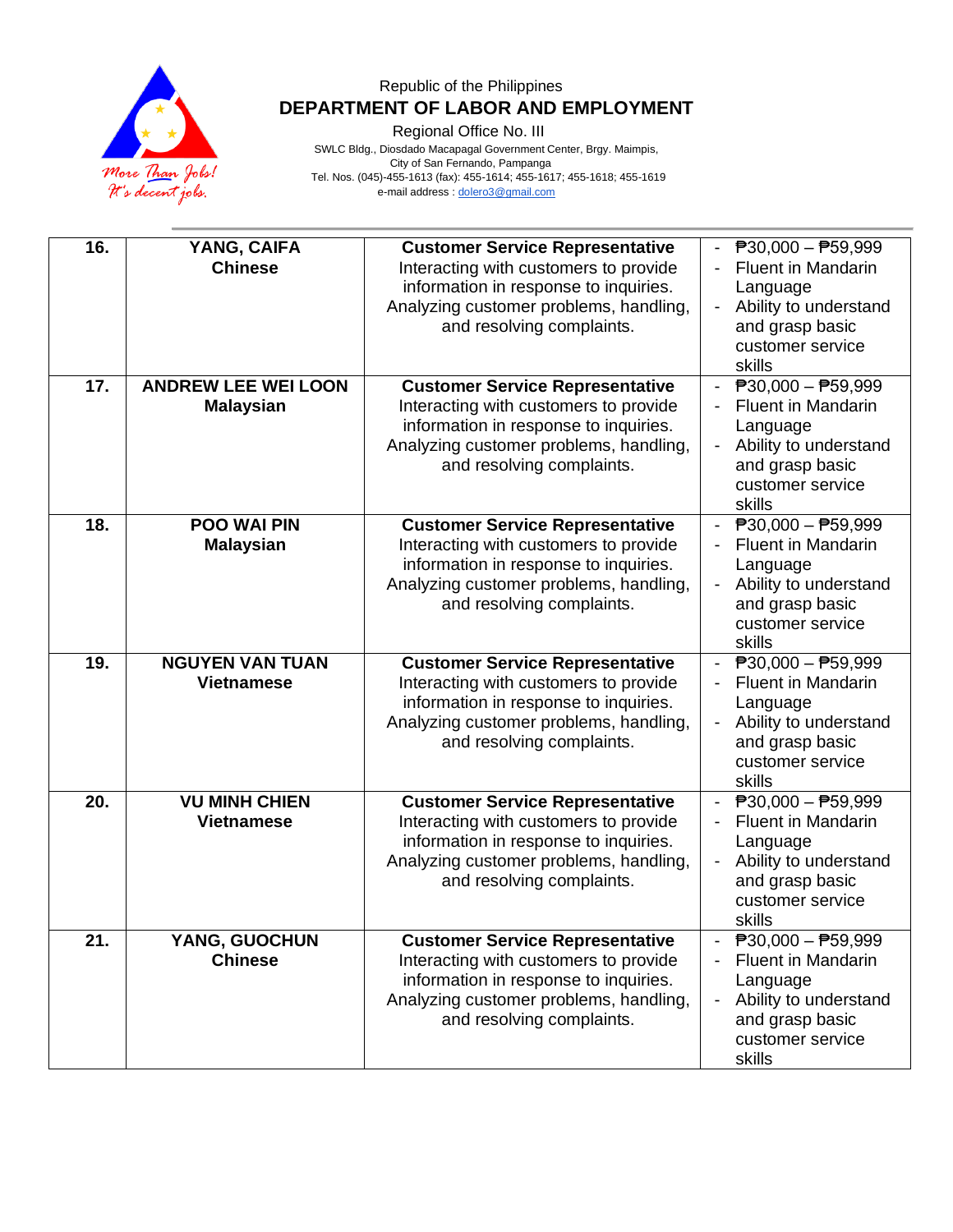

Regional Office No. III

| 22.<br>23. | <b>TIONG CHIONG WEI</b><br><b>Malaysian</b><br><b>TRINH THI VIEN</b> | <b>Customer Service Representative</b><br>Interacting with customers to provide<br>information in response to inquiries.<br>Analyzing customer problems, handling,<br>and resolving complaints.<br><b>Customer Service Representative</b> | $\overline{P}30,000 - \overline{P}59,999$<br><b>Fluent in Mandarin</b><br>Language<br>Ability to understand<br>$\blacksquare$<br>and grasp basic<br>customer service<br>skills<br>$P30,000 - P59,999$ |
|------------|----------------------------------------------------------------------|-------------------------------------------------------------------------------------------------------------------------------------------------------------------------------------------------------------------------------------------|-------------------------------------------------------------------------------------------------------------------------------------------------------------------------------------------------------|
|            | <b>Vietnamese</b>                                                    | Interacting with customers to provide<br>information in response to inquiries.<br>Analyzing customer problems, handling,<br>and resolving complaints.                                                                                     | <b>Fluent in Mandarin</b><br>Language<br>Ability to understand<br>$\overline{\phantom{a}}$<br>and grasp basic<br>customer service<br>skills                                                           |
| 24.        | ZHANG, KE<br><b>Chinese</b>                                          | <b>Customer Service Representative</b><br>Interacting with customers to provide<br>information in response to inquiries.<br>Analyzing customer problems, handling,<br>and resolving complaints.                                           | $ \overline{P}30,000 - \overline{P}59,999$<br><b>Fluent in Mandarin</b><br>Language<br>Ability to understand<br>and grasp basic<br>customer service<br>skills                                         |
| 25.        | ZHAO, XUEDONG<br><b>Chinese</b>                                      | <b>Customer Service Representative</b><br>Interacting with customers to provide<br>information in response to inquiries.<br>Analyzing customer problems, handling,<br>and resolving complaints.                                           | $\overline{P}30,000 - \overline{P}59,999$<br><b>Fluent in Mandarin</b><br>$\blacksquare$<br>Language<br>Ability to understand<br>and grasp basic<br>customer service<br>skills                        |
| 26.        | ZHANG, LI<br><b>Chinese</b>                                          | <b>Customer Service Representative</b><br>Interacting with customers to provide<br>information in response to inquiries.<br>Analyzing customer problems, handling,<br>and resolving complaints.                                           | $\overline{P}30,000 - P59,999$<br>Fluent in Mandarin<br>Language<br>Ability to understand<br>and grasp basic<br>customer service<br>skills                                                            |
| 27.        | <b>SHI, CHAOSONG</b><br><b>Chinese</b>                               | <b>Customer Service Representative</b><br>Interacting with customers to provide<br>information in response to inquiries.<br>Analyzing customer problems, handling,<br>and resolving complaints.                                           | $P$ 30,000 - $P$ 59,999<br><b>Fluent in Mandarin</b><br>Language<br>Ability to understand<br>and grasp basic<br>customer service<br>skills                                                            |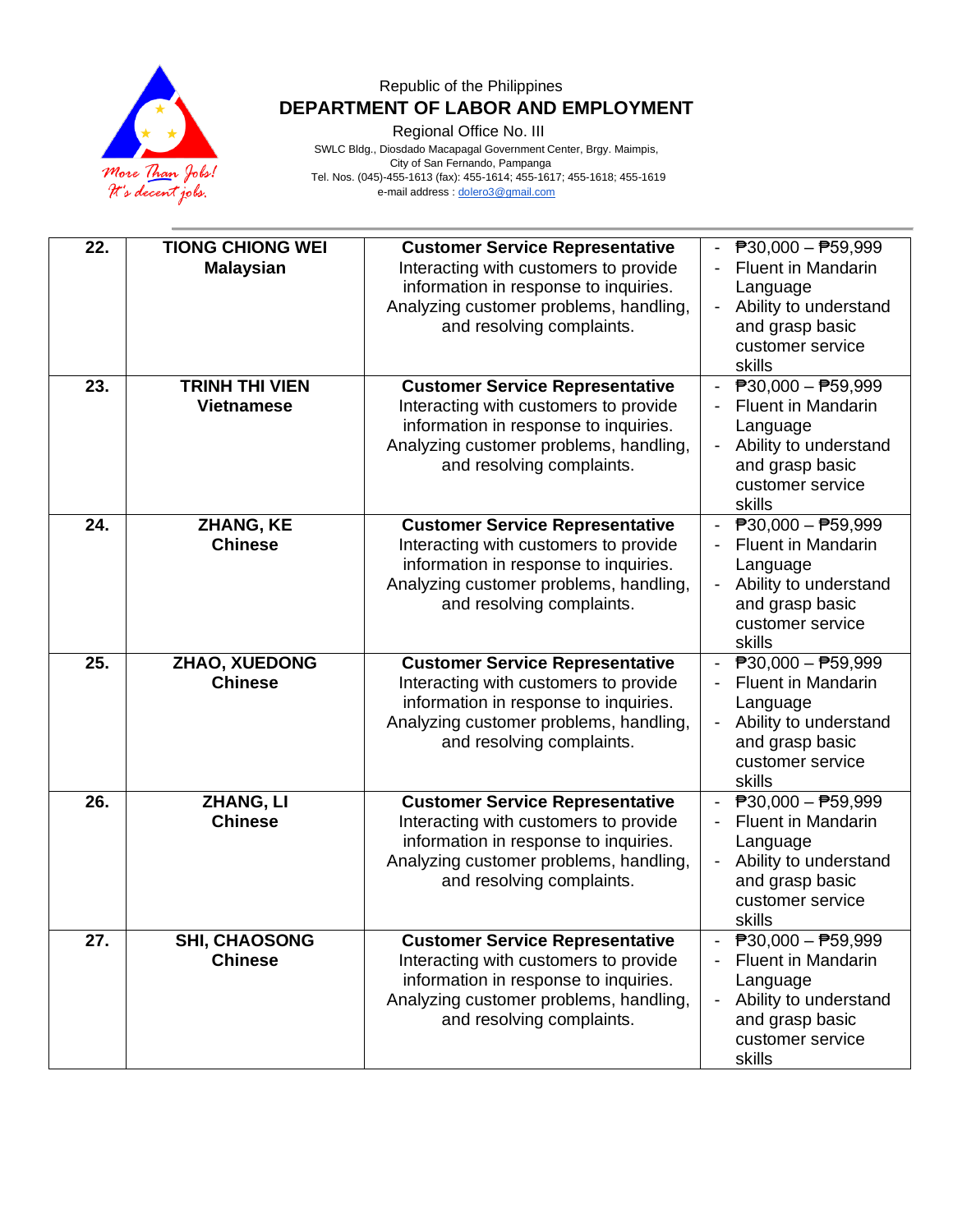

Regional Office No. III

| 28. | <b>LIM WEN ZHEN</b>         | <b>Customer Service Representative</b> | $\overline{P}30,000 - \overline{P}59,999$ |
|-----|-----------------------------|----------------------------------------|-------------------------------------------|
|     | <b>Malaysian</b>            | Interacting with customers to provide  | <b>Fluent in Mandarin</b>                 |
|     |                             | information in response to inquiries.  | Language                                  |
|     |                             | Analyzing customer problems, handling, | Ability to understand                     |
|     |                             | and resolving complaints.              | and grasp basic                           |
|     |                             |                                        | customer service                          |
|     |                             |                                        | skills                                    |
| 29. | <b>CHOK KIUN LAM</b>        | <b>Customer Service Representative</b> | $\overline{P}30,000 - \overline{P}59,999$ |
|     | <b>Malaysian</b>            | Interacting with customers to provide  | <b>Fluent in Mandarin</b>                 |
|     |                             | information in response to inquiries.  | Language                                  |
|     |                             | Analyzing customer problems, handling, | Ability to understand                     |
|     |                             | and resolving complaints.              | and grasp basic                           |
|     |                             |                                        | customer service                          |
|     |                             |                                        | skills                                    |
| 30. | <b>CHUONG HONG VAN</b>      | <b>Customer Service Representative</b> | $\overline{P}30,000 - \overline{P}59,999$ |
|     | <b>Vietnamese</b>           | Interacting with customers to provide  | <b>Fluent in Mandarin</b>                 |
|     |                             | information in response to inquiries.  | Language                                  |
|     |                             | Analyzing customer problems, handling, | Ability to understand                     |
|     |                             | and resolving complaints.              | and grasp basic                           |
|     |                             |                                        | customer service                          |
|     |                             |                                        | skills                                    |
| 31. | <b>HLA TUN AUNG</b>         | <b>Customer Service Representative</b> | $\overline{P}30,000 - \overline{P}59,999$ |
|     | <b>Myanmar</b>              | Interacting with customers to provide  | <b>Fluent in Mandarin</b>                 |
|     |                             | information in response to inquiries.  | Language                                  |
|     |                             | Analyzing customer problems, handling, | Ability to understand                     |
|     |                             | and resolving complaints.              | and grasp basic                           |
|     |                             |                                        | customer service                          |
|     |                             |                                        | skills                                    |
| 32. | <b>LIANG, JIN</b>           | <b>Customer Service Representative</b> | $\overline{P}30,000 - \overline{P}59,999$ |
|     | <b>Chinese</b>              | Interacting with customers to provide  | <b>Fluent in Mandarin</b>                 |
|     |                             | information in response to inquiries.  | Language                                  |
|     |                             | Analyzing customer problems, handling, | Ability to understand                     |
|     |                             | and resolving complaints.              | and grasp basic                           |
|     |                             |                                        | customer service                          |
|     |                             |                                        | skills                                    |
| 33. | <b>AZLANSHAH BIN HASSAN</b> | <b>Customer Service Representative</b> | $\overline{P}30,000 - \overline{P}59,999$ |
|     | <b>TAN</b>                  | Interacting with customers to provide  | <b>Fluent in Mandarin</b>                 |
|     | <b>Malaysian</b>            | information in response to inquiries.  | Language                                  |
|     |                             | Analyzing customer problems, handling, | Ability to understand                     |
|     |                             | and resolving complaints.              | and grasp basic                           |
|     |                             |                                        | customer service                          |
|     |                             |                                        | skills                                    |